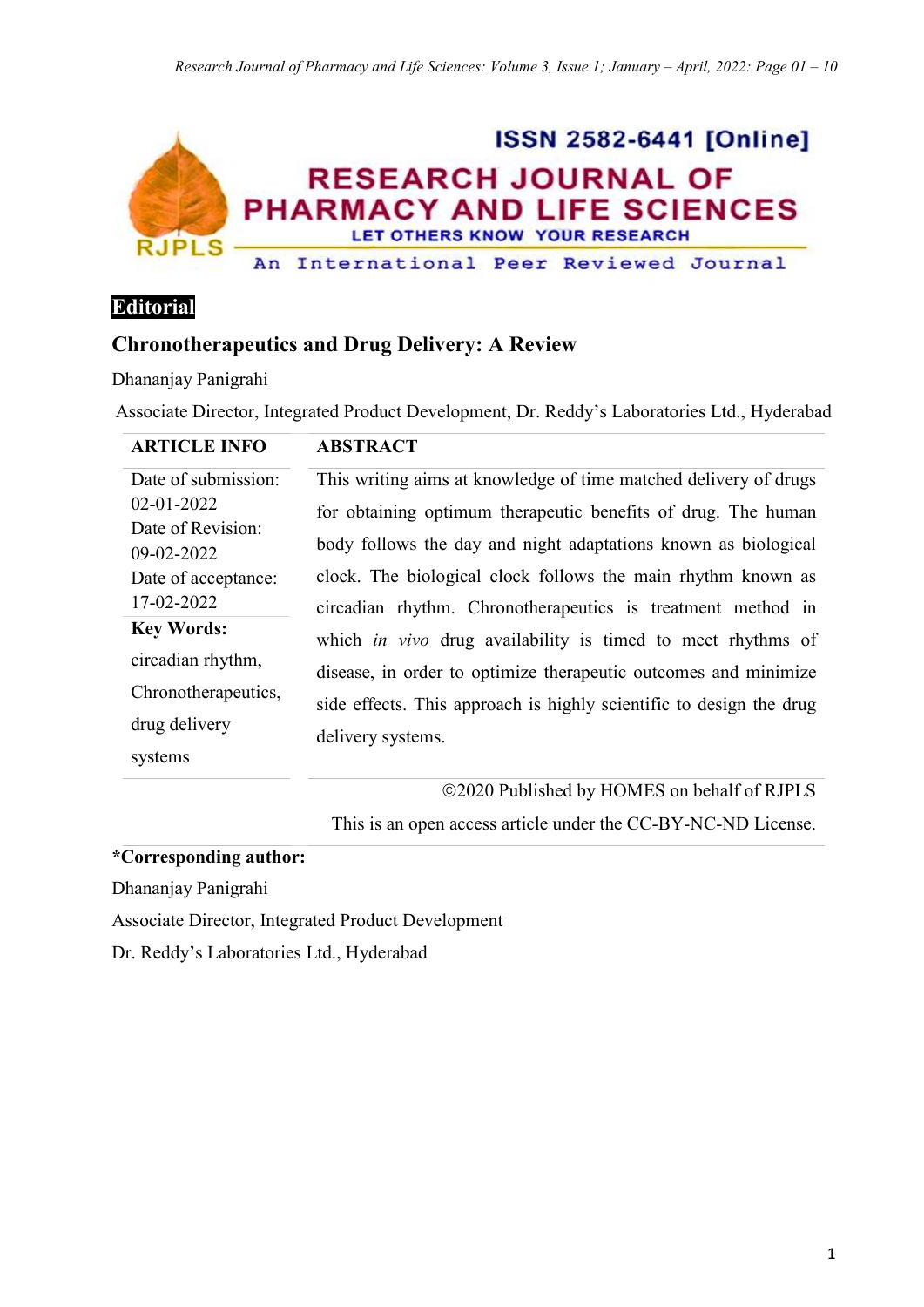#### **INTRODUCTION**

Chronotherapy dates back to 1970's, Jean-Jacques d'Ortous de Mairan was the first researcher to take note of the 24-hour patterns occurring in the movement of a plant. Since then, research was done to study the cycle in humans (1). The human body follows the solar/ lunar adaptations known as biological clock. The biological clock follows the main rhythm known as circadian rhythm (2). Rhythmic changes in metabolic events with time is termed as "Chrono" Chronotherapeutics = treatment method in which *in vivo* drug availability is timed to meet rhythms of disease, in order to optimize therapeutic outcomes and minimize side effects (3). Chronotherapeutic based drug delivery (ChDDS) aims at

*in vivo* drug availability based on the biological rhythms there by mitigating the unwanted effects and precisely targeting the treatment.

#### **CHRONOBIOLOGY**

It is the study of biological rhythms and their mechanism. Types of mechanical rhythms in our body are (1, 4)

## **ROLE OF CIRCADIAN RHYTHM IN DISEASES**

The following diseases follow biological rhythm and hence chemotherapy can be significantly applied (2)

#### **IDEAL CHARACTERISTICS of ChDDS**

- 1. Non‐toxic within approved limits of use.
- 2. Should have a real-time and specific triggering biomarker for a given disease state.
- 3. Should have a feed‐back control system (e.g., self-regulated and adaptative capability to circadian rhythm and individual patient to differentiate between awake–sleep status).
- 4. Biocompatible and biodegradable, especially for parenteral administration.
- 5. Easy to manufacture at economic cost.
- 6. Easy to administer in to patients in order to enhance compliance to dosage regimen (5).

#### **REGULATORY REQUIREMENTS**

These Chronotherapeutics fall under the 505 (b)(2) filing, no preclinical studies are performed when these formulations are reformulated against existing products. Label claims are made as per reference listed drug (RLD), and preclinical safety is referred to RLD or literature reports. The minimum requirements are:

- 1. Effect of food on bioavailability of the drug.
- 2. Dose proportionality study if dose titration is required by the physician.
- 3. Placebo-controlled phase III studies to establish safety and efficacy and steady-state PK.
- 4. Single and multidose phase I studies to evaluate safety and bioavailability parameters against reference drug (6).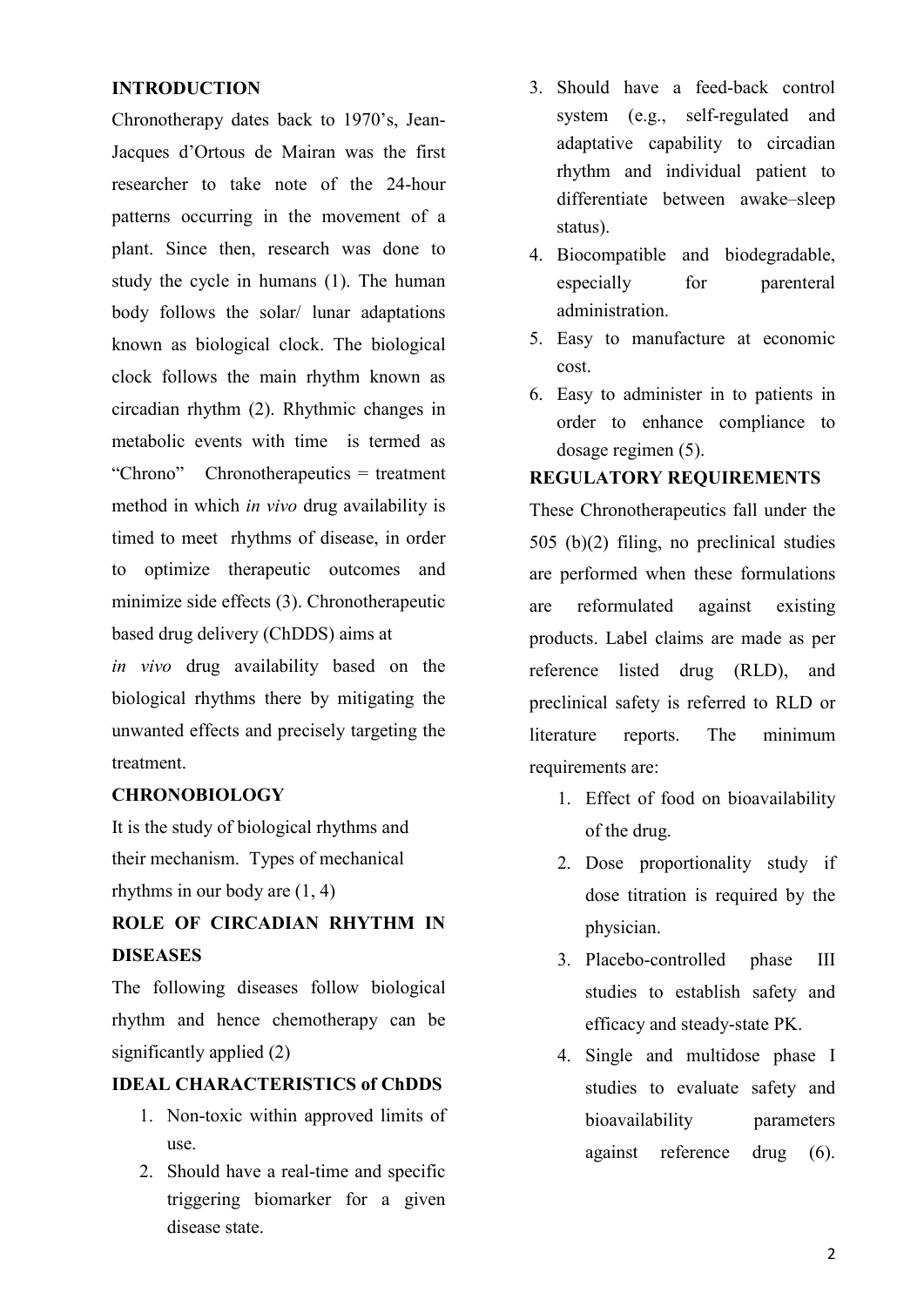

**Figure 1: Types of rhythms in body** 



**Figure 2: Various diseases that are influenced by the 24h circadian rhythm**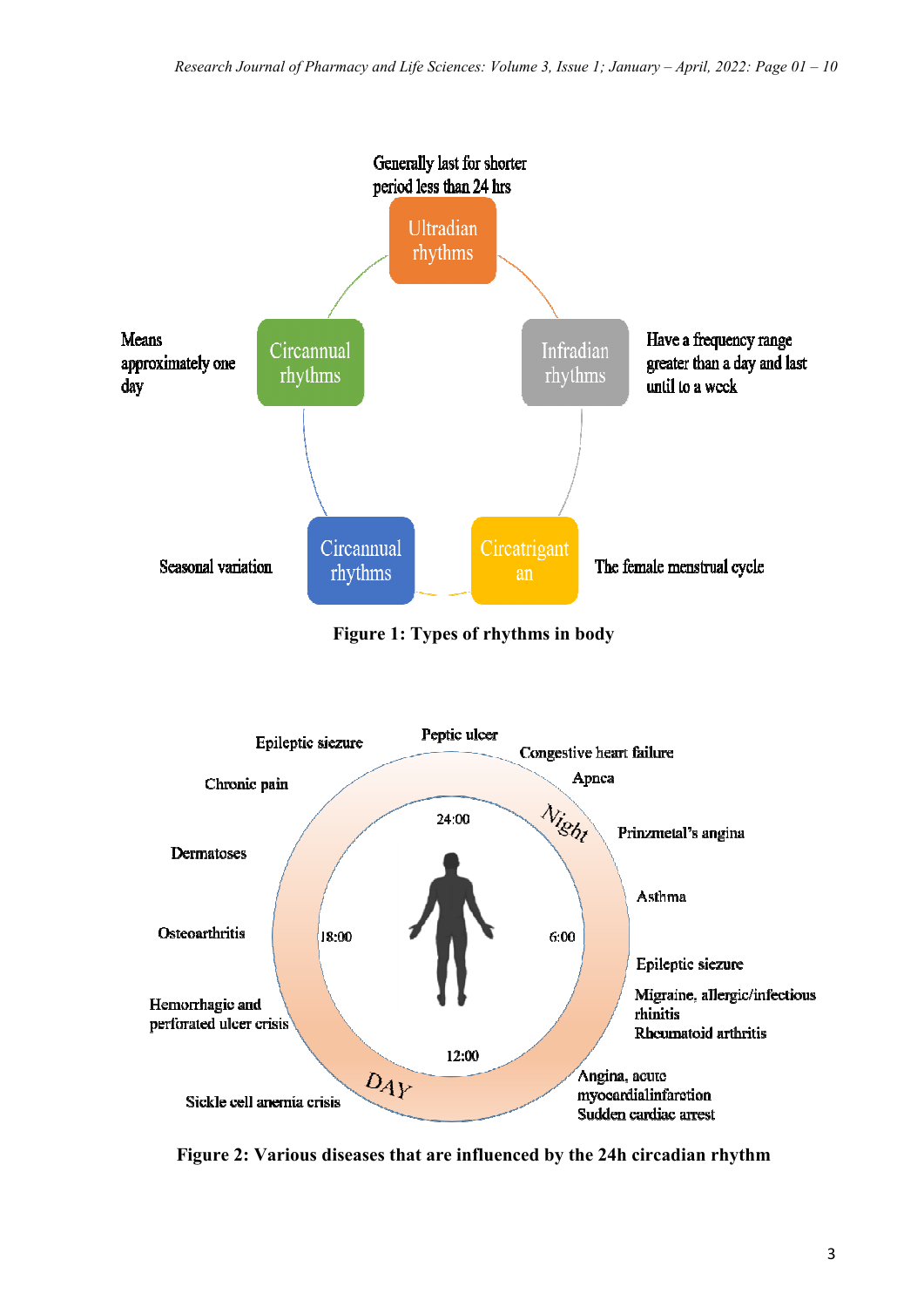| <b>Application</b><br>type | Major data<br>requirement                                                                                                                        | <b>New</b><br><b>Indication</b> | <b>New</b><br>Chemical<br><b>Entity</b> | <b>New</b><br><b>Dosage</b><br>Form | <b>New</b><br>formulation | <b>New</b><br>strength | Can be<br>patented | <b>Market</b><br>exclusivity                                     |
|----------------------------|--------------------------------------------------------------------------------------------------------------------------------------------------|---------------------------------|-----------------------------------------|-------------------------------------|---------------------------|------------------------|--------------------|------------------------------------------------------------------|
| 505 $(b)(1)$               | Full safety and<br>efficacy<br>studies and<br>preclinical<br>studies                                                                             | <b>YES</b>                      | <b>YES</b>                              | <b>YES</b>                          | <b>YES</b>                | <b>YES</b>             | <b>YES</b>         | 14 Y                                                             |
| 505 $(b)(2)$               | FDA findings<br>for safety<br>and efficacy of<br>a drug<br>data from<br>published<br>literature with<br>no right-<br>of-reference<br>to raw data | May be                          | May be                                  | May be                              | May be                    | May be                 | <b>YES</b>         | $3-7Y$                                                           |
| 505(i)                     | Bioequivalence<br>studies                                                                                                                        | NO                              | NO                                      | NO                                  | NO                        | NO                     | NO                 | If first<br>generic<br>or against<br>other<br>generic<br>product |

### **Table 1: FDA applications**

### **CLASSIFICATION**

- **1.1.** Based on delivery system
	- **1.1.1.** Time controlled
		- *1.1.1.1. Single unit system*
		- A) Capsular system
		- B) Port system
		- C) Delivery by solubility modulation
		- D) Delivery by reservoir systems
		- *1.1.1.2. Multi-particulate system*
		- A) Pulsatile system based on rupturable coating (Time controlled expulsion system)
		- B) Pulsatile delivery by change in membrane Permeability
		- C) Sigmoidal release system
- D) Low density floating multiparticulate pulsatile
	- systems
- **1.1.2.** Stimuli induced
	- *1.1.2.1. Internal stimuli induced pulsatile system*
	- A) Temperature induced system
	- B) Chemical stimuli induced system
	- C) pH sensitive drug delivery system
	- *1.1.2.2. External stimuli induced system*
	- A) Electrically stimulated Pulsatile system
	- B) Magnetically stimulated Pulsatile system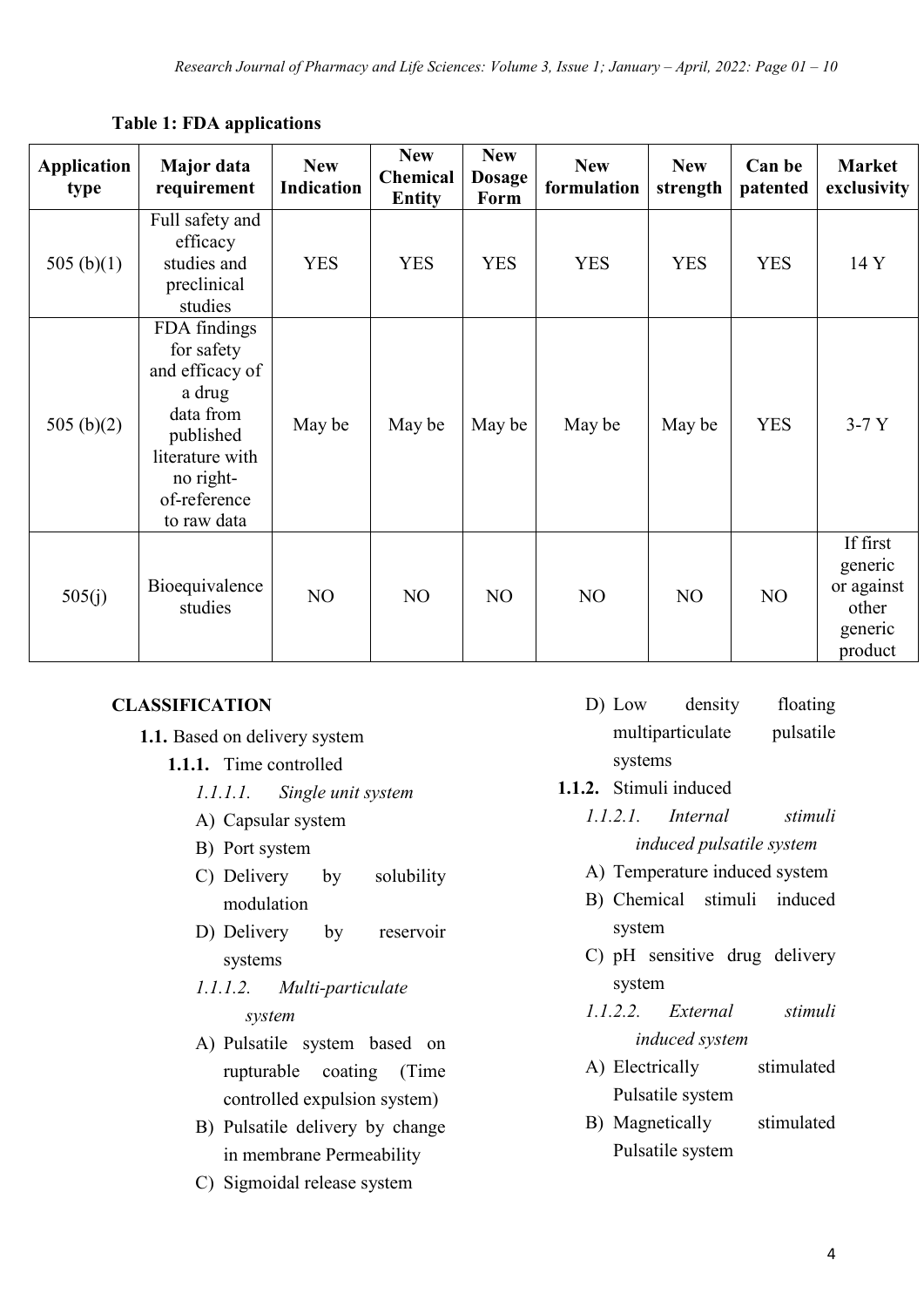- C) Ultrasonically stimulated Pulsatile system (4)
- **1.2.** Based on route of delivery
	- **1.2.1.** Oral
		- 1.2.1.1. CODAS® (Chrono therapeutic Oral Drug Absorption System)
		- 1.2.1.2. Contin® technology
		- 1.2.1.3. Ceform® technology
		- 1.2.1.4. Diffucaps<sup>®</sup> technology
		- 1.2.1.5. Diffutab®
		- 1.2.1.6. SODAS® (Spheroidal Oral Drug Absorption System)
	- **1.2.2.** Transdermal
		- 1.2.2.1. Crystal reservoir system
		- 1.2.2.2. Chemical oscillator
		- 1.2.2.3. Chronodose<sup>TM</sup> system
	- **1.2.3.** Implants
		- 1.2.3.1. Chrono modulated infusion pumps
		- 1.2.3.2. Microfabrication
		- 1.2.3.3. Magnetic

nanocomposite hydrogel (5)

#### **2. Description of various systems:**

- **2.1.** Pulsicap system: It consists of a water insoluble capsule body filled with the drug and a cross-linked hydrogel plug which swells upon contact with dissolution medium or gastro intestinal fluids pushing it out of the capsules (7).
- **2.2.** Port systems: It consists of a gelatin capsule in a cellulose acetate semi permeable membrane and inside

insoluble plug and osmotically active ingredient along with the drug. When it imbibes the gastric fluids resulting in increased inner pressure that ejects the plug after a lag time.

- **2.3.** Delivery by solubility modulation: Systems composites of modulated agents sodium chloride and drug, lesser amounts of NaCl is required to maintain saturated fluid entering the osmotic device which facilitates pulse release (8).
- **2.4.** Delivery by reservoir system with erodible or soluble barrier coatings: Barrier layer was coated over to the reservoir device of pulsatile drug delivery where the barrier erodes or dissolves after a specific lag period enabling the drug to get released rapidly from the reservoir core (9).
- **2.5.** Multiparticulate system: Drug release from these systems depends on parameters such as type of coating, pH dependent coating, insoluble coating under all physiological conditions influences the solubility changes at some point in G.I. tract and facilitates slow erosion (10)
- **2.6.** Reservoir with rupturable polymeric coating or time controlled explosion system: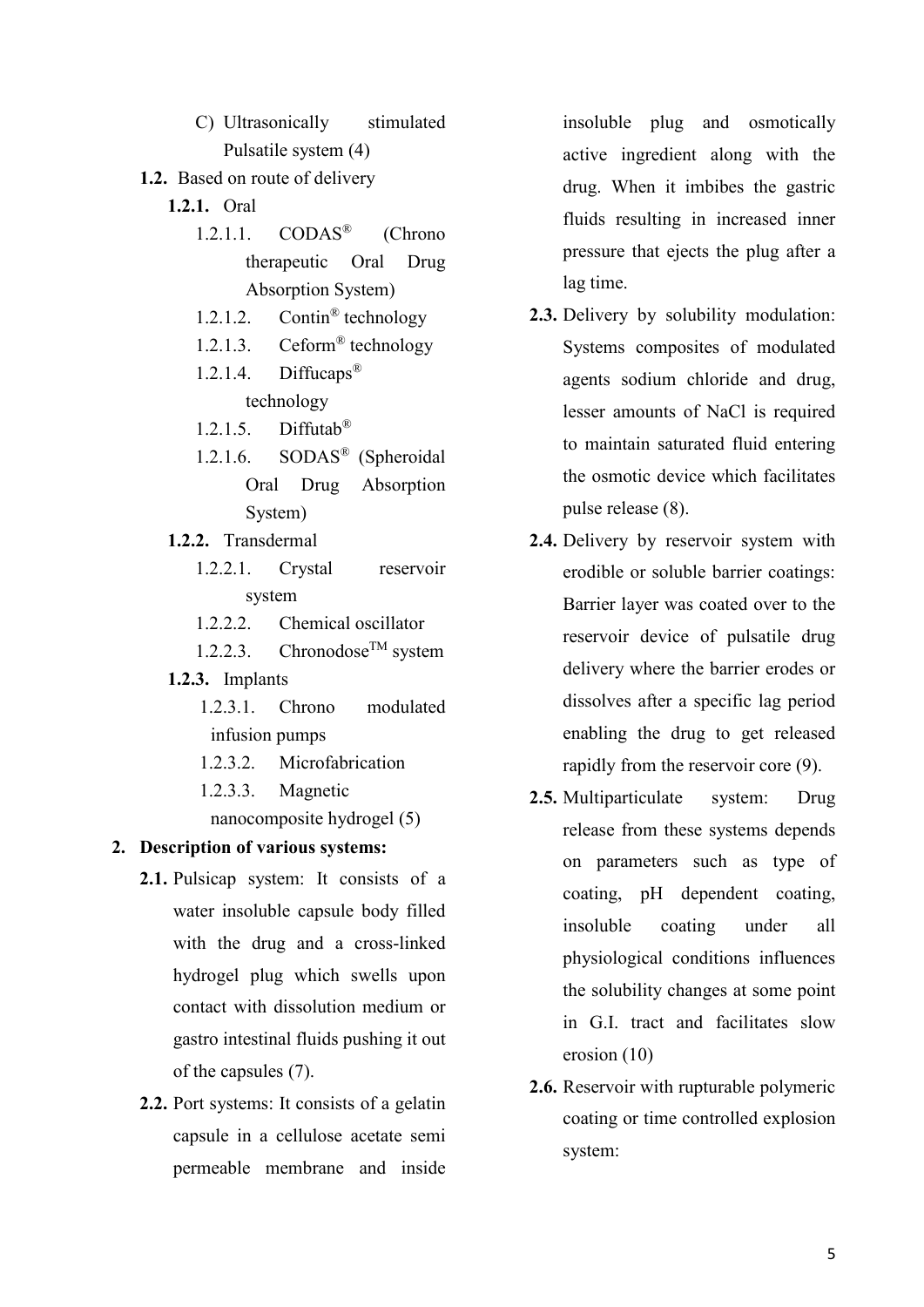Super-disintegrants incorporated in as swelling agents facilitating the time burst release of particulates upon ingress of water. Initially the drug coated on non-peril seeds followed by a swellable layer and an insoluble top layer coating (11, 12). *In vitro-in vivo* correlation studies reported that time controlled explosion systems with a lag time of 3 h appearance of drug in blood and maximum release noted after 5h (13).

- 2.7. Sigmoidal release systems: It consists pellets comprising of different acids such as succinic acid, acetic acid, glutamic acid, malic acid, citric acid, coated with ammonia methacrylate copolymer USP/ NF type b. water influx turns the drug core to acid solution in turn increases the permeation of the hydrated polymer film (14).
- **2.8.** Low density floating multiparticulte pulsatile systems: Especially for the drugs having absorption window in the stomach low density floating micro particle pulsatile dosage forms retain the drug in stomach for a longer period and not influencing by the pH fluctuations and gastric emptying.
- **2.9.** Thermo responsive pulsatile release: Hydrogels at their transient

temperatures undergo substantial reversible volume changes in response to change in temperature. Among the various polymers available N-isopropylacrylamide is probably the most extensively used $(15)$ .

- **2.10.** Chemical stimuli induced pulsatile release: Stimuli sensitive delivery systems release the drug in presence of biological factors like enzymes, pH or any other chemical stimuli example; Development of a gel composed of poly-Nisopolyacrylamide with phenylboronic acid moieties that showed a remarkable change in the swelling induced by glucose (16).
- 2.11. pH sensitive drug delivery systems: pH dependent polymers enabled the drug to release in the desired pH range such as eudragit, phthalates, carboxy methyl cellulose, methacrylic acid especially polymers like eudragit L and S favored the colon targeting (17, 18).
- 2.12. Electro responsive pulsatile release: Drug release is facilitated by the action of applied electric field on rate controlling membrane containing polyelectrolytes (18, 19).
- **2.13.** Magnetically induced pulsatile system: With the incorporation of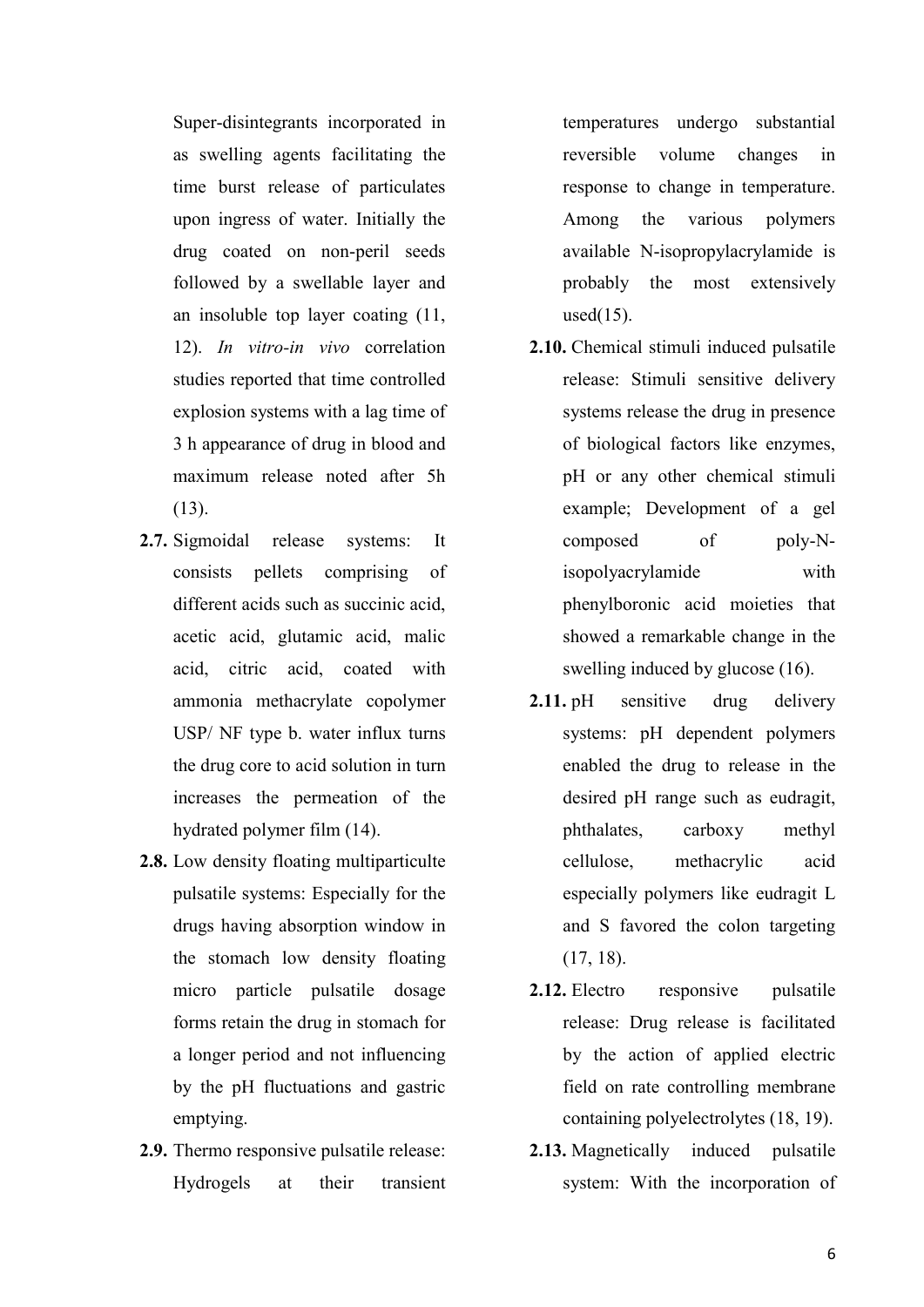magnetic materials such as magnetite, iron, nickel, cobalt in to capsule or tablets by the external influence of magnetic field. We can position drug at a specific place or slow down its access to unwanted sites thus changing the time or extent of drug absorption in to stomach or intestine (20).

**2.14.** Ultrasonically stimulated: Interaction of ultrasound with biological tissues, improving the

drug permeation through biological barriers, such as skin. Mechanism mainly involved here is the absorption of acoustic energy by the fluids or tissues and oscillating bubbles cause non-thermal effect along with the non cavitational effects such as radiation pressure, radiation torque and acoustic streaming (21).

| <b>Technology</b>           | <b>Rationale</b>                                                                                                                                                                                                                             | <b>Products</b>                                                                                                               | Company                                                 |
|-----------------------------|----------------------------------------------------------------------------------------------------------------------------------------------------------------------------------------------------------------------------------------------|-------------------------------------------------------------------------------------------------------------------------------|---------------------------------------------------------|
| $CONTIN^{\circledR}$        | Drug blended with hydrophilic<br>cellulose, then hydrated with polar<br>solvent and fixed with a higher<br>aliphatic alcohol to produce a<br>semi-permeable<br>matrix<br>with<br>uniform porosity.                                           | Uniphyl <sup>®</sup> once<br>daily theophylline<br>MS Contin® and<br>Oxycontin <sup>®</sup> for use<br>in pain<br>management. | Purdue<br>Frederick,<br>Norfolk, CT,<br><b>USA</b>      |
| $\mathbf{CDAS}^{\circledR}$ | Chrono-therapeutical oral<br>drug<br>absorption system consisting of<br>drug loaded beads that are coated<br>with release-controlling polymer.<br>Polymer consists of water-soluble<br>and water-insoluble polymers to<br>induce a lag time. | Verelan <sup>®</sup> PA<br>containing<br>verapamil for use<br>in hypertension                                                 | Elan Drug<br>Technologies,<br>San Francisco,<br>CA, USA |
| <b>CEFORM®</b>              | Biodegradable<br>polymers/bio-<br>actives are subjected to varying<br>temperature, thermal gradients and<br>flow<br>produce<br>processes<br>to<br>microspheres of uniform size and<br>shape $(150-180 \mu m)$                                | Cardizem® $LM$<br>containing<br>diltiazem for use in<br>hypertension.                                                         | Fuisz<br>Technologies,<br>Chantilly, VA,<br><b>USA</b>  |
| <b>DIFFUCAPS®</b>           | multiparticulate<br>A<br>system<br>consisting of an inactive core,                                                                                                                                                                           | Innopran <sup>®</sup> $XL$<br>containing                                                                                      | Eurand<br>Pharmaceuticals                               |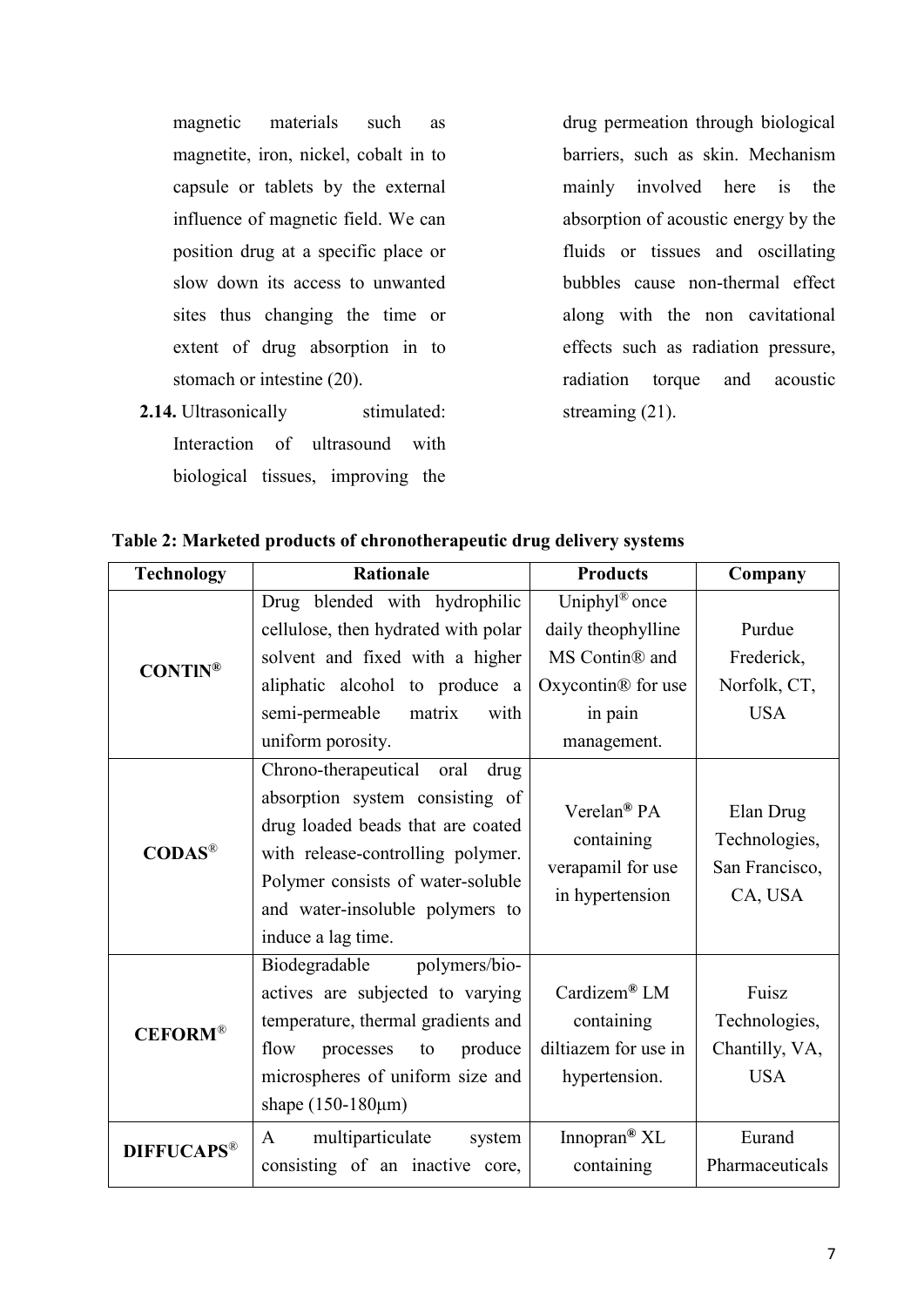|                            | with<br>coated<br>active<br>an            | Propranolol for use             | LTD, Dayton,     |
|----------------------------|-------------------------------------------|---------------------------------|------------------|
|                            | pharmaceutical ingredient mixed           | in hypertension.                | Ohio, USA        |
|                            | with a water-soluble composition.         |                                 |                  |
|                            | This may be in the form of beads,         |                                 |                  |
|                            | pellets or granules.                      |                                 |                  |
|                            | The controlled release is achieved        |                                 |                  |
|                            | by constructing a multilayered            |                                 |                  |
|                            | tablet made of two basic key              |                                 |                  |
|                            | hydrophilic<br>components;<br>1)          |                                 |                  |
|                            | polymers such as hydroxypropyl            | Sular <sup>®</sup> (nisoldipine | SkyePharma,      |
| <b>GEOMATRIX®</b>          | methylcellulose (HPMC) and 2)             | CR) and Coruno®                 | Muttenz,         |
|                            | surface controlling barrier layers.       | (molsidomine)                   | Switzerland      |
|                            | Active loaded core surface that is        |                                 |                  |
|                            | available for drug release when           |                                 |                  |
|                            | exposed to the fluid is controlled        |                                 |                  |
|                            | by barrier layers.                        |                                 |                  |
|                            |                                           | 'Tablet within a                |                  |
|                            | A novel polysaccharide system             | tablet' to obtain               |                  |
|                            | that adopts the use of xanthan gum        | different                       | Penwest          |
|                            | and locust bean gum in the                | chronotherapeutic               | Pharmaceuticals, |
| <b>TIMERx</b> <sup>®</sup> | presence of secondary and tertiary        | profiles. Geminex®              | Danbury, CT,     |
|                            | components,<br>form<br>to<br>water-       | is an improvement               | <b>USA</b>       |
|                            | soluble granules.                         | which provides the              |                  |
|                            |                                           | potential for dual              |                  |
|                            |                                           | therapy.                        |                  |
|                            | osmotic<br>system<br>As<br>pump           |                                 |                  |
| <b>OROS®</b>               | comprising<br>central<br>drug<br>$\rm{a}$ | Covera <sup>®</sup> HS          | Alza             |
|                            | reservoir surrounded by a semi-           | containing                      | Corporation,     |
|                            | permeable membrane, which is              | verapamil for use               | Mountainview,    |
|                            | surrounded by osmotically active          | in hypertension                 | CA, USA          |
|                            | tablets<br>with<br>in<br>agents<br>a      |                                 |                  |
|                            | strategically laser-drilled orifice.      |                                 |                  |
| <b>PULSINCAP®</b>          | Consists of a drug reservoir              | A versatile system              |                  |
|                            | housed within a water-soluble             | that can create lag             | R.P. Scherer     |
|                            | capsule body. The open end is             | times as well as                | International    |
|                            | plugged with swellable polymers           | allowing tablets/               | Corporation,     |
|                            | that are pushed out when in               | minitablets,                    | Troy, MI, USA    |
|                            | contact with fluid, releasing drug        | solutions or beads              |                  |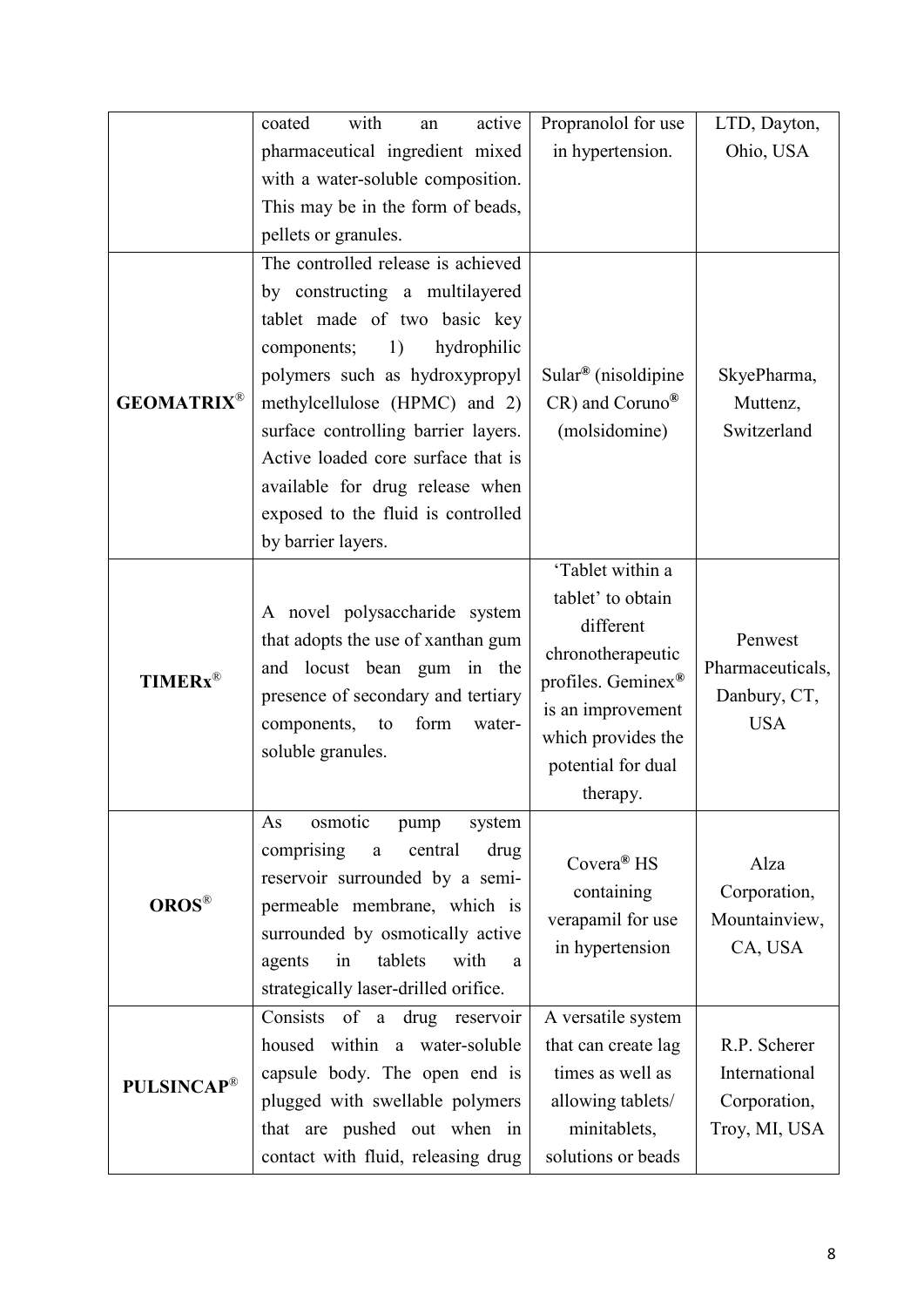|                 | from the reservoir.                                                                                                                                                                          | to be housed within<br>the capsule body.                                                |                                                            |
|-----------------|----------------------------------------------------------------------------------------------------------------------------------------------------------------------------------------------|-----------------------------------------------------------------------------------------|------------------------------------------------------------|
| <b>PULSYSTM</b> | pulsatile<br>release<br>novel<br>A<br>technology that consists of one<br>immediate-release<br>and<br>two<br>delayed-release components with<br>the use of soluble and insoluble<br>coatings. | Moxatag <sup>TM</sup><br>containing<br>amoxicillin for use<br>in antibiotic<br>therapy. | Middlebrook<br>Pharmaceuticals,<br>Westlake,<br>Texas, USA |

**CONCLUSION:** Chronotherapeutics drug delivery is an emerging field of research under pharmaceutical science This approach is highly scientific to design a drug delivery system. It has vast scope for researchers to do novel work for the benefits of society and patients in particular.

#### **REFERENCES**

- 1. Khan, Z., et al., *Drug delivery technologies for chronotherapeutic applications.* Pharmaceutical development and technology, 2009. 14(6): p. 602-612.
- 2. Singh, R., P.K. Sharma, and R. Malviya, *Review on Chronotherapeutics-A new remedy in the treatment of various diseases.* European Journal of Biological Sciences, 2010. 2(3): p. 67-76.
- 3. Brahma, C.K. and G.V.S. Gali, *Chronotherapeutics Drug Delivery Systems Challenges to Pharmaceutical Field.* Journal of Global Trends in Pharmaceutical Sciences, 2012. 3(3): 778-791.
- 4. Shanmugan, P. and R. Bandameedi, *Chronotherapeutic Drug Delivery Systems.* J Drug Metab Toxicol, 2015. 6(194): 2.
- 5. Neeharika, M. and B.J. Jyothi, *Chronotherapeutics: An Optimizing Approach to Synchronize Drug Delivery with Circadian Rhythm.*  Journal of Critical Reviews, 2015. 2(4): 31-40.
- 6. Mirza, M.A., F. Shakeel, and Z. Iqbal, *An Overview of the Regulatory and Developmental Strategies of Chronotherapeutics.* Therapeutic Innovation and Regulatory Science, 2016: 450-454.
- 7. Jain, D., et al., *Recent technologies in pulsatile drug delivery systems.* Biomatter, 2011. 1(1): 57-65.
- 8. Gazzaniga, A., et al., *Oral pulsatile delivery systems based on swellable hydrophilic polymers.* European Journal of Pharmaceutics and Biopharmaceutics, 2008. 68(1):11-18.
- 9. Patel, J., et al., *Current Status of Technologies and Devices for*